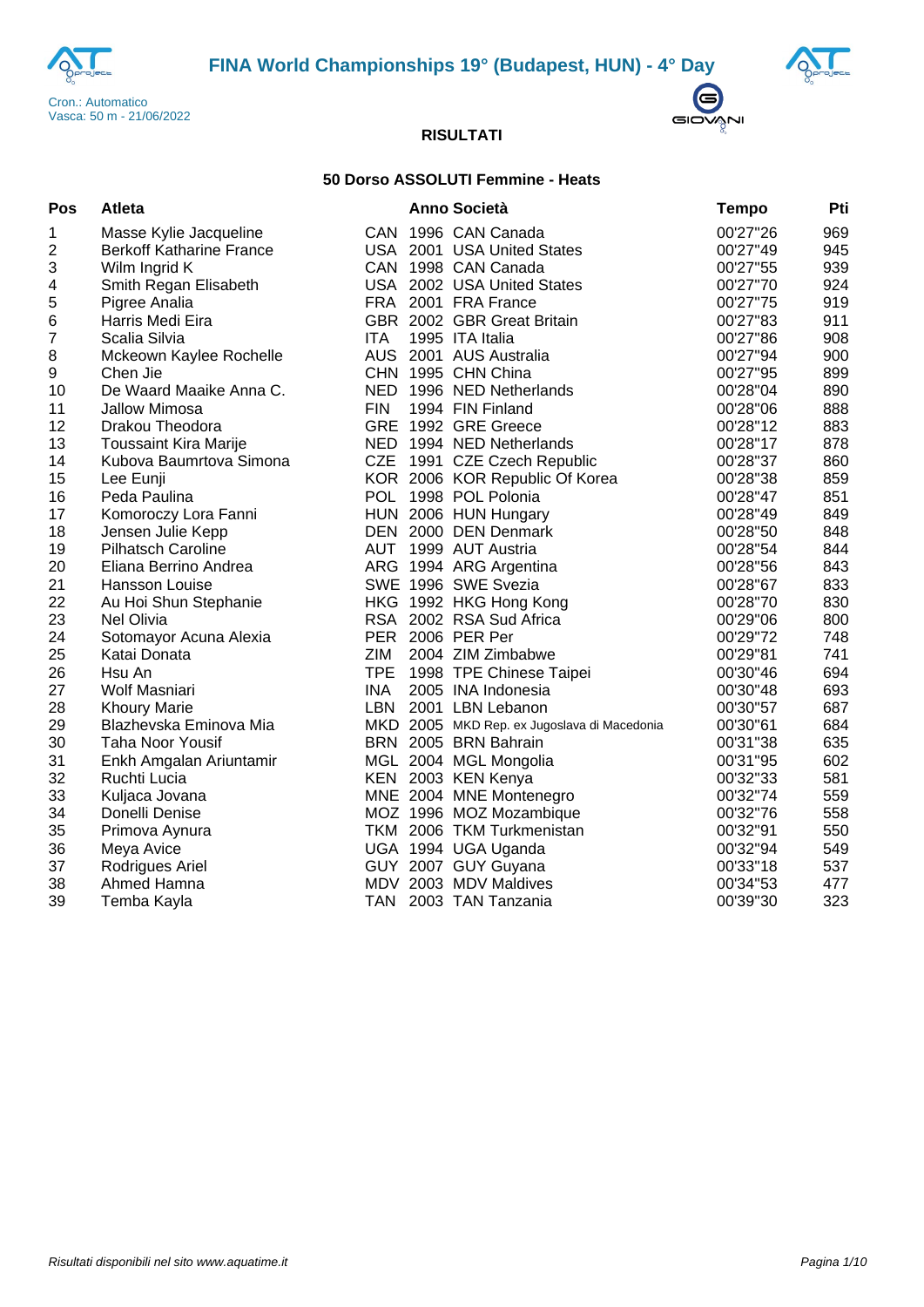





## **100 Stile Libero ASSOLUTI Maschi - Heats**

| Pos              | <b>Atleta</b>                                         |            | Anno Società                   | <b>Tempo</b>         | Pti |
|------------------|-------------------------------------------------------|------------|--------------------------------|----------------------|-----|
| 1                | Popovici David                                        |            | ROU 2004 ROU Romania           | 00'47"60             | 957 |
| $\boldsymbol{2}$ | <b>Dressel Caeleb Remel</b>                           |            | USA 1996 USA United States     | 00'47"95             | 936 |
| 3                | Barna Andrej                                          | <b>SRB</b> | 1998 SRB Serbia                | 00'48"15             | 924 |
| 4                | Liendo Edwards Joshua Ismael                          |            | CAN 2002 CAN Canada            | 00'48"16             | 924 |
| 5                | Grousset Maxime                                       |            | FRA 1999 FRA France            | 00'48"17             | 923 |
| 6                | Pan Zhanle                                            |            | CHN 2004 CHN China             | 00'48"19             | 922 |
| $\boldsymbol{7}$ | Whittle Jacob Henry                                   |            | GBR 2004 GBR Great Britain     | 00'48"23             | 920 |
| $\, 8$           | Zazzeri Lorenzo                                       | <b>ITA</b> | 1994 ITA Italia                | 00'48"29             | 916 |
| $\boldsymbol{9}$ | Nemeth Nandor                                         |            | HUN 1999 HUN Hungary           | 00'48"33             | 914 |
| 10               | <b>Curry Brooks</b>                                   |            | USA 2001 USA United States     | 00'48"38             | 911 |
| 11               | <b>Schreuders Mikel</b>                               |            | ARU 1998 ARU Aruba             | 00'48"40             | 910 |
|                  | Carter Dylan                                          | <b>TTO</b> | 1996 TRI Trinidad & Tobago     | 00'48"40             | 910 |
| 13               | Szabo Szebasztian                                     |            | HUN 1996 HUN Hungary           | 00'48"47             | 906 |
| 14               | Gaziev Ruslan                                         |            | CAN 1999 CAN Canada            | 00'48"49             | 905 |
|                  | <b>Burras Lewis Edward</b>                            |            | GBR 2000 GBR Great Britain     | 00'48"49             | 905 |
| 16               | Miressi Alessandro                                    | ITA        | 1998 ITA Italia                | 00'48"51             | 904 |
| 17               | Hwang Sunwoo                                          |            | KOR 2003 KOR Republic Of Korea | 00'48"61             | 898 |
|                  | Incerti Zac                                           |            | AUS 1996 AUS Australia         | 00'48"61             | 898 |
| 19               | <b>Miroslaw Rafael Gentrit</b>                        |            | GER 2001 GER Germany           | 00'48"65             | 896 |
| 20               | Mityukov Roman                                        | SUI        | 2000 SUI Switzerland           | 00'48"77             | 889 |
| 21               | Crooks Jordan                                         |            | CAY 2002 CAY Cayman Islands    | 00'48"79             | 888 |
|                  | <b>Swift Carter</b>                                   | NZL        | 1998 NZL Nuova Zelanda         | 00'48"79             | 888 |
| 23               | Matsumoto Katsuhiro                                   | <b>JPN</b> | 1997 JPN Japan                 | 00'48"83             | 886 |
| 24               | Yang William Xu                                       | <b>AUS</b> | 1998 AUS Australia             | 00'48"87             | 884 |
| 25               | Da Silva Santos Gabriel                               |            | BRA 1996 BRA Brazil            | 00'48"89             | 883 |
| 26               | Chierighini Marcelo                                   |            | BRA 1991 BRA Brazil            | 00'48"97             | 879 |
| 27               | Salvan Hadrien                                        | FRA        | 1997 FRA France                | 00'49"01             | 876 |
| 28               | Pijnenburg Stan Johannes                              |            | NED 1996 NED Netherlands       | 00'49"11             | 871 |
| 29               | Gigler Heiko                                          | AUT        | 1996 AUT Austria               | 00'49"29             | 862 |
| 30               | <b>Frankel Tomer</b>                                  | <b>ISR</b> | 2000 ISR Israel                | 00'49"34             | 859 |
| 31               | Tarasenko Aleksey                                     | <b>UZB</b> | 1999 UZB Uzbekistan            | 00'49"35             | 858 |
| 32               | De Celis Montalban Sergio                             | <b>ESP</b> | 2000 ESP Spagna                | 00'49"46             | 853 |
| 33               | <b>Meladinis Odyssefs</b>                             |            | GRE 1990 GRE Greece            | 00'49"50             | 851 |
| 34               | <b>Zaitsev Daniel</b>                                 |            | EST 1997 EST Estonia           | 00'49"56             | 848 |
| 35               | Mestre Vivas Alberto                                  |            | VEN 1999 VEN Venezuela         | 00'49"59             | 846 |
| 36               | Iga Cesar Jorge Andres                                |            | MEX 1997 MEX Mexico            | 00'49"70             | 840 |
| 37               | Lia Nicholas                                          |            | NOR 2001 NOR Norway            | 00'49"83             | 834 |
| 38               | Yang Jintong                                          |            | CHN 1998 CHN China             | 00'49"92             | 829 |
| 39               | Navikonis Tomas                                       | LTU        | 2003 LTU Lithuania             | 00'49"93             | 829 |
| 40               | Antoniou Nikolas                                      |            | CYP 2004 CYP Cyprus            | 00'49"97             | 827 |
| 41               | Daleiden Ciuferri Ralph                               |            | LUX 2003 LUX Luxembourg        | 00'50"01             | 825 |
|                  | Tan Jonathan Eu Jin                                   |            | SGP 2002 SGP Singapore         | 00'50"01             | 825 |
| 43               | Hanson Robin                                          |            | SWE 2001 SWE Svezia            | 00'50"06             | 822 |
| 44               | Buscaglia Guido Alejandro                             |            | ARG 1996 ARG Argentina         | 00'50"19             | 816 |
| 45               | Shevtsov Sergii                                       |            | UKR 1998 UKR Ukraine           | 00'50"28             | 812 |
| 46               | Nankov Deniel                                         | <b>BUL</b> | 2003 BUL Bulgaria              | 00'50"30             | 811 |
| 47               | <b>Taylor Lamar</b>                                   |            | BAH 2003 BAH Bahamas           | 00'50"36             | 808 |
|                  | Dusa Matej                                            |            | SVK 2000 SVK Slovakia          | 00'50"36             | 808 |
| 49               | <b>Boutouil Samy Ahmed</b>                            |            | MAR 2000 MAR Morocco           | 00'50"38             | 807 |
| 50               | Hoang Quy Phuoc                                       | <b>VIE</b> | 1993 VIE Vietnam               | 00'50"43             | 804 |
|                  |                                                       |            | COK 1997 COK Cook Islands      |                      | 804 |
|                  | Roberts Wesley Tikiariki                              |            | ARM 2002 ARM Armenia           | 00'50"43<br>00'50"43 | 804 |
|                  | Barseghyan Artur<br>Hockin Brusquetti Benjamin Thomas |            | PAR 1986 PAR Paraguay          | 00'50"48             | 802 |
| 53<br>54         | Abdulrazzaq Waleed                                    |            | KUW 1998 KUW Kuwait            | 00'50"67             | 793 |
| 55               | Jimmie Clayton Mark Brian                             |            | RSA 1995 RSA Sud Africa        | 00'50"68             | 793 |
|                  |                                                       |            |                                |                      | 765 |
| 56               | Kaewsriyong Dulyawat                                  |            | THA 2002 THA Thailand          | 00'51"29             |     |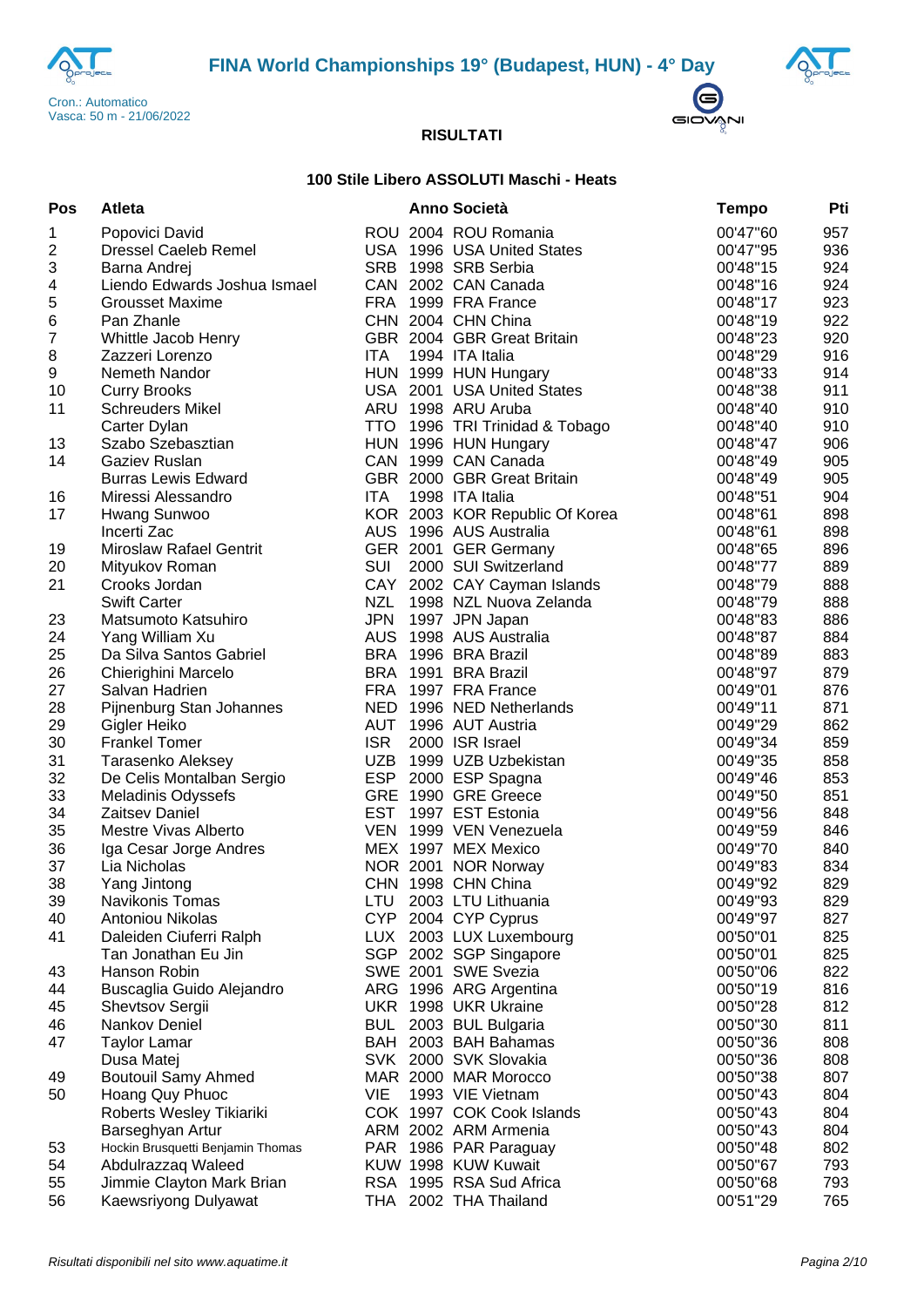





| 57 | Kukhalashvili Luka           |            | GEO 2002 GEO Georgia               | 00'51"49 | 756 |
|----|------------------------------|------------|------------------------------------|----------|-----|
| 58 | Ebingha Colins Obi           |            | NGR 2002 NGR Nigeria               | 00'51"53 | 754 |
| 59 | Almatrooshi Yousuf           |            | UAE 2003 UAE United Arab Emirates  | 00'51"58 | 752 |
| 60 | Chiancone Stanham Pedro      |            | URU 1997 URU Uruguay               | 00'51"61 | 750 |
| 61 | Odlum Smith Jayhan Jamaud    |            | LCA 2002 LCA Saint Lucia           | 00'51"87 | 739 |
| 62 | Washington Jesse             |            | BER 1999 BER Bermuda               | 00'51"94 | 736 |
| 63 | Abbass Omar                  |            | SYR 1999 SYR Syria                 | 00'51"99 | 734 |
| 64 | Mitchell Stefano             | ANT        | 1999 ANT Antigua & Barbuda         | 00'52"02 | 733 |
| 65 | Lomero Arenas Tomas          |            | AND 2001 AND Andorra               | 00'52"16 | 727 |
| 66 | Masoo Alaa                   | <b>FRT</b> | 2000 FRT Fina Refugee Team         | 00'52"45 | 715 |
| 67 | Sohran Matin                 | <b>IRI</b> | 2002 IRI Islamic Reppublic Of Iran | 00'52"52 | 712 |
| 68 | Eidesgaard Bartal Erlingsson |            | FAR 2003 FAR Faroe Islands         | 00'52"58 | 710 |
| 69 | Aimable Steven               |            | SEN 1999 SEN Senegal               | 00'52"80 | 701 |
| 70 | Batbayar Enkhtamir           |            | MGL 2004 MGL Mongolia              | 00'52"95 | 695 |
| 71 | Mascarenhas Henrique Silva   |            | ANG 2001 ANG Angola                | 00'53"28 | 682 |
| 72 | Al Bawwab Yazan              | <b>PLE</b> | 1999 PLE Palestine                 | 00'53"46 | 675 |
| 73 | Anodin Gregory               | <b>MRI</b> | 1999 MRI Mauritius                 | 00'53"68 | 667 |
| 74 | Gargovic Ado                 |            | MNE 1998 MNE Montenegro            | 00'53"82 | 662 |
| 75 | Ganira Belly Cresus          | <b>BDI</b> | 2000 BDI Burundi                   | 00'53"85 | 661 |
| 76 | Saliboko Collins             |            | TAN 2002 TAN Tanzania              | 00'53"90 | 659 |
| 77 | Hoost Irvin                  |            | SUR 1999 SUR Suriname              | 00'53"95 | 657 |
| 78 | Talib Swaleh Abubakar        |            | KEN 2000 KEN Kenya                 | 00'54"02 | 654 |
| 79 | Bachmann Mathieu             |            | SEY 1996 SEY Seychelles            | 00'54"08 | 652 |
| 80 | Varakin Alexandr             | KAZ        | 1996 KAZ Kazakhistan               | 00'54"19 | 648 |
| 81 | Nikles Christian Nazario     |            | BRU 1997 BRU Brunei                | 00'54"71 | 630 |
| 82 | Seydou Lancina Alassane      | <b>NIG</b> | 1993 NIG Niger                     | 00'54"73 | 629 |
| 83 | Dansou Marc Pascal Pierre    |            | BEN 1983 BEN Benin                 | 00'54"87 | 624 |
| 84 | Ohuafi Finau                 |            | TGA 2001 TGA Kingdom Of Tonga      | 00'54"95 | 622 |
| 85 | Seaton Leon                  |            | GUY 2004 GUY Guyana                | 00'55"09 | 617 |
| 86 | Cadogan Shane C.             | <b>VIN</b> | 2001 VIN Saint Vincent e Grenadine | 00'55"10 | 617 |
| 87 | <b>Ballykov Eminguly</b>     |            | TKM 2003 TKM Turkmenistan          | 00'55"99 | 588 |
| 88 | Muja Martin                  |            | KOS 2004 KOS Kosovo                | 00'56"57 | 570 |
| 89 | Benoit Jenebi                |            | GRN 2003 GRN Grenada               | 00'57"03 | 556 |
| 90 | Imaniraguha Eloi             |            | RWA 1995 RWA Rwanda                | 00'57"17 | 552 |
| 91 | <b>Tenzin Sangay</b>         |            | BHU 2003 BHU Bhutan                | 00'57"69 | 537 |
| 92 | Ko Benjamin                  |            | GUM 2005 GUM Guam                  | 00'57"70 | 537 |
| 93 | Sakurai Travis Dui           |            | PLW 2007 PLW Palau                 | 00'59"63 | 486 |
| 94 | Kihleng Kyler Anthony        |            | FSM 2004 FSM Micronesia            | 01'00"72 | 461 |
| 95 | Iro Edgar Richardson         |            | SOL 2000 SOL Solomon Islands       | 01'00"73 | 460 |
| 96 | Banda Asher                  |            | MAW 2005 MAW Malawi                | 01'03"72 | 398 |
|    | Kinono Phillip               |            | MHL 1997 MHL Marshall Islands      | 01'03"72 | 398 |
| 98 | Miko Eyanga Diosdado         |            | GEQ 1990 GEQ Ecuatorial Guinea     | 01'10"26 | 297 |
| 99 | Fenelus J Asdad              | HAI        | 1996 HAI Haiti                     | 01'17"87 | 218 |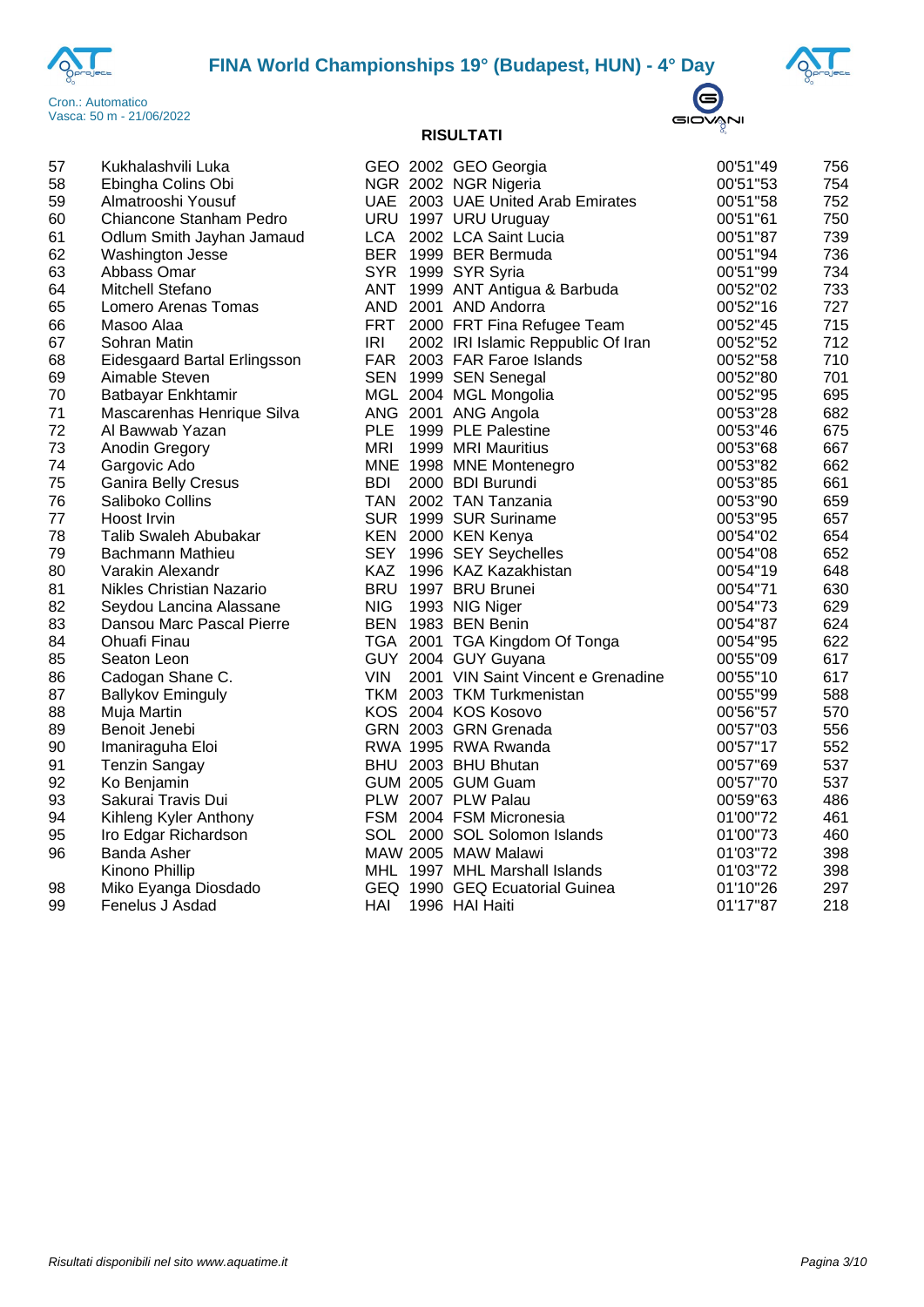





## **200 Misti ASSOLUTI Maschi - Heats**

| Pos | Atleta                             |            | <b>Anno Società</b>            | <b>Tempo</b> | Pti |
|-----|------------------------------------|------------|--------------------------------|--------------|-----|
| 1   | <b>Foster Carson</b>               |            | USA 2001 USA United States     | 01'57"94     | 903 |
| 2   | <b>Kalisz Chase</b>                |            | USA 1994 USA United States     | 01'58"25     | 896 |
| 3   | Desplanches Jeremy Marc Geroges    | SUI        | 1994 SUI Switzerland           | 01'58"29     | 895 |
|     | Seto Daiya                         | <b>JPN</b> | 1994 JPN Japan                 | 01'58"29     | 895 |
| 5   | Polonsky Ron                       | <b>ISR</b> | 2001 ISR Israel                | 01'58"31     | 894 |
| 6   | Kos Hubert Bela                    |            | HUN 2003 HUN Hungary           | 01'58"47     | 891 |
| 7   | <b>Sates Matthew</b>               |            | RSA 2003 RSA Sud Africa        | 01'58"61     | 887 |
| 8   | Razzetti Alberto                   | <b>ITA</b> | 1999 ITA Italia                | 01'58"70     | 885 |
|     | Marchand Leon                      | <b>FRA</b> | 2002 FRA France                | 01'58"70     | 885 |
| 10  | <b>Clareburt Lewis</b>             | NZL        | 1999 NZL Nuova Zelanda         | 01'58"76     | 884 |
| 11  | Cohen Groumi Gal                   | <b>ISR</b> | 2002 ISR Israel                | 01'59"34     | 871 |
| 12  | Lee Se Bom                         |            | AUS 2001 AUS Australia         | 01'59"37     | 871 |
| 13  | <b>Torok Dominik Mark</b>          |            | HUN 2002 HUN Hungary           | 01'59"41     | 870 |
| 14  | Dean Tom                           |            | GBR 2000 GBR Great Britain     | 01'59"44     | 869 |
| 15  | Wang Shun                          |            | CHN 1994 CHN China             | 01'59"51     | 867 |
| 16  | Gonzalez De Oliveira Hugo          |            | ESP 1999 ESP Spagna            | 01'59"53     | 867 |
| 17  | <b>Knox Finlay</b>                 |            | CAN 2001 CAN Canada            | 01'59"60     | 866 |
| 18  | Qin Haiyang                        |            | CHN 1999 CHN China             | 01'59"68     | 864 |
| 19  | Tesic Enzo                         |            | FRA 2000 FRA France            | 01'59"71     | 863 |
| 20  | Kim Minsuk                         |            | KOR 2001 KOR Republic Of Korea | 02'00"88     | 838 |
| 21  | Bratanov Kaloyan Damianov          | <b>BUL</b> | 2000 BUL Bulgaria              | 02'01"22     | 831 |
| 22  | Smith Brendon Peter                |            | AUS 2000 AUS Australia         | 02'01"32     | 829 |
| 23  | Moreira Lanza Vinicius             |            | BRA 1997 BRA Brazil            | 02'01"84     | 819 |
| 24  | Naumenko Vadym                     |            | UKR 2003 UKR Ukraine           | 02'02"00     | 815 |
| 25  | Wang Hsing Hao                     |            | TPE 1999 TPE Chinese Taipei    | 02'02"27     | 810 |
| 26  | Ang Maximillian Wei                |            | SGP 2001 SGP Singapore         | 02'02"94     | 797 |
| 27  | Tran Hung Nguyen                   | <b>VIE</b> | 2003 VIE Vietnam               | 02'03"62     | 784 |
| 28  | <b>Groters Patrick</b>             |            | ARU 1999 ARU Aruba             | 02'04"58     | 766 |
| 29  | Kabbara Munzer Mark                | LBN        | 2002 LBN Lebanon               | 02'04"66     | 764 |
| 30  | Mateos Mongelos Matheo             |            | PAR 2000 PAR Paraguay          | 02'04"73     | 763 |
| 31  | <b>Jablcnik Frantisek</b>          |            | SVK 2003 SVK Slovakia          | 02'05"06     | 757 |
| 32  | Corredor Zabala Santiago           |            | COL 1999 COL Colombia          | 02'05"87     | 742 |
| 33  | Papastamos Apostolos               |            | GRE 2001 GRE Greece            | 02'06"14     | 738 |
| 34  | <b>Christianson Bernhard Tyler</b> |            | PAN 2001 PAN Panama            | 02'06"47     | 732 |
| 35  | Prawira Aflah Fadlan               | <b>INA</b> | 1997 INA Indonesia             | 02'07"23     | 719 |
| 36  | Dols Keanan Michael                | JAM        | 1998 JAM Jamaica               | 02'08"24     | 702 |
| 37  | <b>Schuster Brandon</b>            |            | SAM 1998 SAM Samoa             | 02'08"95     | 690 |
| 38  | Bachmann Simon                     |            | SEY 1999 SEY Seychelles        | 02'09"75     | 678 |
| 39  | Abouelela Omar Ashraf A H          | QAT        | 2005 QAT Qatar                 | 02'11"07     | 657 |
| 40  | Kaewsriyong Dulyawat               |            | THA 2002 THA Thailand          | 02'13"78     | 618 |
| 41  | Al Abdallat Adnan                  |            | JOR 2007 JOR Jordan            | 02'14"31     | 611 |
| 42  | Hussain Nasir Yahya                |            | NEP 2006 NEP Nepal             | 02'20"43     | 534 |
| 43  | <b>Lhendup Kinley</b>              |            | BHU 2004 BHU Bhutan            | 02'29"72     | 441 |
|     | Nunez Del Prado Pizarro Esteban    |            | BOL 2004 BOL Bolivia           | Squalificato |     |
|     | Rodrigues Pumputis Caio            |            | BRA 1999 BRA Brazil            | Squalificato |     |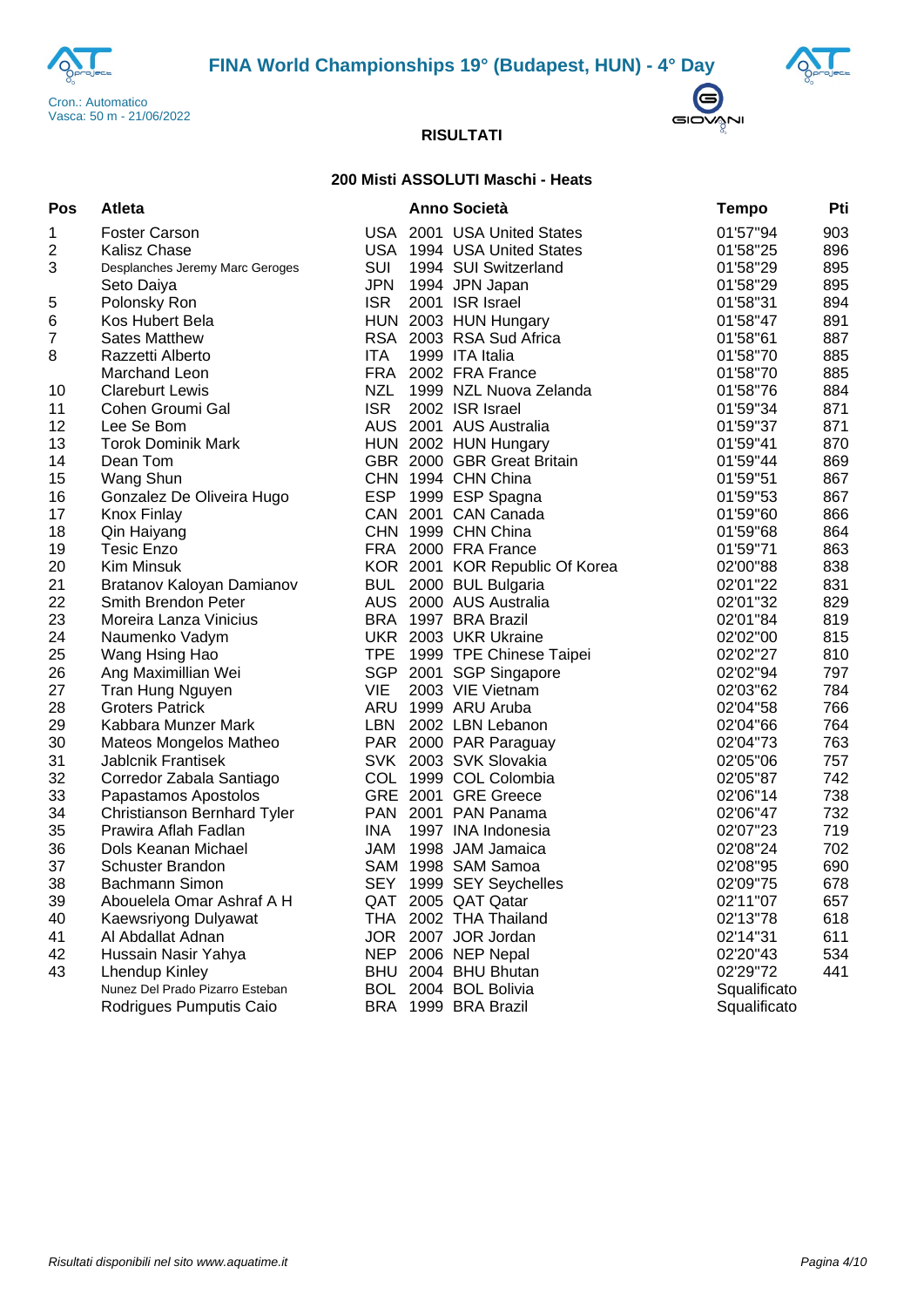





## **200 Farfalla ASSOLUTI Femmine - Heats**

| Pos                     | Atleta                                                                                                                        |            | <b>Anno Società</b>                                                                                     | <b>Tempo</b>         | Pti        |
|-------------------------|-------------------------------------------------------------------------------------------------------------------------------|------------|---------------------------------------------------------------------------------------------------------|----------------------|------------|
| 1                       | <b>Mcintosh Summer</b>                                                                                                        |            | CAN 2006 CAN Canada                                                                                     | 02'07"26             | 876        |
| $\overline{\mathbf{c}}$ | Flickinger Hali                                                                                                               |            | USA 1994 USA United States                                                                              | 02'07"31             | 875        |
| 3                       | Hayashi Kina                                                                                                                  | <b>JPN</b> | 2001 JPN Japan                                                                                          | 02'08"63             | 849        |
| 4                       | Dekkers Elizabeth                                                                                                             |            | AUS 2004 AUS Australia                                                                                  | 02'08"98             | 842        |
| 5                       | Smith Regan Elisabeth                                                                                                         |            | USA 2002 USA United States                                                                              | 02'09"02             | 841        |
| $\,6$                   | Zhang Yufei                                                                                                                   |            | CHN 1998 CHN China                                                                                      | 02'09"21             | 837        |
| $\overline{7}$          | Bach Helena Rosendahl                                                                                                         |            | DEN 2000 DEN Denmark                                                                                    | 02'09"24             | 837        |
|                         | Kapas Boglarka                                                                                                                |            | HUN 1993 HUN Hungary                                                                                    | 02'09"24             | 837        |
| 9                       | Mata Cocco Maria Jose                                                                                                         |            | MEX 1994 MEX Mexico                                                                                     | 02'09"32             | 835        |
| 10                      | Stephens Laura Kathleen                                                                                                       |            | GBR 1999 GBR Great Britain                                                                              | 02'10"07             | 821        |
| 11                      | Connor Abbey Lee                                                                                                              |            | AUS 2005 AUS Australia                                                                                  | 02'10"10             | 820        |
| 12                      | Pudar Lana                                                                                                                    | BIH        | 2006 BIH Bosnia-Herzegovina                                                                             | 02'10"20             | 818        |
| 13                      | Zhu Jiaming                                                                                                                   |            | CHN 2001 CHN China                                                                                      | 02'11"20             | 800        |
| 14<br>15                | Hosszu Katinka                                                                                                                | <b>ISR</b> | HUN 1989 HUN Hungary<br>2002 ISR Israel                                                                 | 02'11"22<br>02'11"40 | 799<br>796 |
| 16                      | Polonsky Lea                                                                                                                  | <b>JPN</b> | 2001 JPN Japan                                                                                          | 02'11"65             | 792        |
| 17                      | Mizuguchi Chiho<br>Quah Jing Wen                                                                                              |            | SGP 2000 SGP Singapore                                                                                  | 02'11"79             | 789        |
| 18                      | Tomanik Diamante Giovanna                                                                                                     |            | BRA 1997 BRA Brazil                                                                                     | 02'12"39             | 778        |
| 19                      | Damasioti Georgia                                                                                                             |            | GRE 2003 GRE Greece                                                                                     | 02'13"12             | 766        |
| 20                      | Durango Restrepo Karen                                                                                                        |            | COL 2001 COL Colombia                                                                                   | 02'14"20             | 747        |
| 21                      | Pholjamjumrus Jinjutha                                                                                                        |            | THA 2005 THA Thailand                                                                                   | 02'15"89             | 720        |
| 22                      | Avila Mancia Julimar Cecilia                                                                                                  |            | HON 1997 HON Honduras                                                                                   | 02'17"40             | 696        |
| 23                      | Le Thi My Thao                                                                                                                | VIE        | 1996 VIE Vietnam                                                                                        | 02'18"65             | 678        |
| 24                      | Ortiz Roman Alondra                                                                                                           |            | CRC 2002 CRC Costa Rica                                                                                 | 02'19"01             | 672        |
| 25                      | Wong Hayley                                                                                                                   |            | BRU 2008 BRU Brunei                                                                                     | 02'35"48             | 480        |
|                         |                                                                                                                               |            | Mistaffetta 4x100 Misti ASSOLUTI Femmine - Heats                                                        |                      |            |
| <b>Pos</b>              | <b>Società</b>                                                                                                                |            |                                                                                                         | <b>Tempo</b>         | Pti        |
|                         |                                                                                                                               |            |                                                                                                         | 03'43"16             |            |
| 1                       | <b>USA United States</b>                                                                                                      |            |                                                                                                         |                      |            |
| $\overline{2}$          | (Murphy Ryan, King Lilly, Andrew Michael, Brown Erika)<br><b>NED Netherlands</b>                                              |            |                                                                                                         | 03'43"48             |            |
|                         | (Toussaint Kira Marije, Kamminga Arno, Korstanje Nyls Jan, Steenbergen Marrit)                                                |            |                                                                                                         |                      |            |
| 3                       | <b>GBR Great Britain</b>                                                                                                      |            |                                                                                                         | 03'43"64             |            |
|                         | (Harris Medi Eira, Wilby James Alexander Hanson, Peters Jacob Thomas Taylor, Hopkin Anna)                                     |            |                                                                                                         |                      |            |
| 4                       | <b>AUS Australia</b>                                                                                                          |            |                                                                                                         | 03'44"58             |            |
|                         | (Cooper Isaac Alan, Wilson Matthew, Throssell Brianna, Harris Meg)                                                            |            |                                                                                                         |                      |            |
| 5                       | <b>CHN China</b>                                                                                                              |            |                                                                                                         | 03'44"92             |            |
|                         | (Xu Jiayu, Yu Jingyao, Wang Changhao, Cheng Yujie)                                                                            |            |                                                                                                         |                      |            |
| 6                       | <b>JPN Japan</b>                                                                                                              |            |                                                                                                         | 03'45"08             |            |
|                         | (Irie Ryosuke, Aoki Reona, Mizunuma Naoki, Omoto Rika)                                                                        |            |                                                                                                         |                      |            |
| 7                       | <b>ITA</b> Italia                                                                                                             |            |                                                                                                         | 03'46"44             |            |
|                         | (Lamberti Michele, Castiglioni Arianna, Di Liddo Elena, Frigo Manuel)                                                         |            |                                                                                                         |                      |            |
| 8                       | <b>GER Germany</b>                                                                                                            |            |                                                                                                         | 03'46"54             |            |
|                         | (Braunschweig Ole, Elendt Anna Charlott Darcel, Kohler Angelina, Friese Jan Eric)                                             |            |                                                                                                         |                      |            |
| 9                       | <b>BRA Brazil</b>                                                                                                             |            |                                                                                                         | 03'48"07             |            |
|                         |                                                                                                                               |            | (Dias Masse Basseto Guilherme, Gomes Junior Joao Luiz, Tomanik Diamante Giovanna, Balduccini Stephanie) |                      |            |
| 10                      | <b>ISR Israel</b>                                                                                                             |            |                                                                                                         | 03'48"39             |            |
|                         | (Gorbenko Anastasia, Pitshugin Kristian, Frankel Tomer, Golovaty Daria)                                                       |            |                                                                                                         |                      |            |
| 11                      | <b>CAN Canada</b>                                                                                                             |            |                                                                                                         | 03'48"93             |            |
|                         | (Acevedo Javier Carlos, Nicol Rachel, Savard Katerine, Kisil Yuri)                                                            |            |                                                                                                         |                      |            |
| 12                      | <b>GRE Greece</b>                                                                                                             |            |                                                                                                         | 03'49"13             |            |
|                         | (Makrygiannis Evangelos, Meretsolias Konstantinos, Ntountounaki Anna, Drakou Theodora)                                        |            |                                                                                                         | 03'54"28             |            |
| 13                      | <b>HKG Hong Kong</b>                                                                                                          |            |                                                                                                         |                      |            |
| 14                      | (Au Hoi Shun Stephanie, Chillingworth Adam John, Lim Nicholas Owen Zhaoguang, Cheng Camille Lily Mei)<br><b>SGP Singapore</b> |            |                                                                                                         | 03'54"43             |            |
|                         |                                                                                                                               |            |                                                                                                         |                      |            |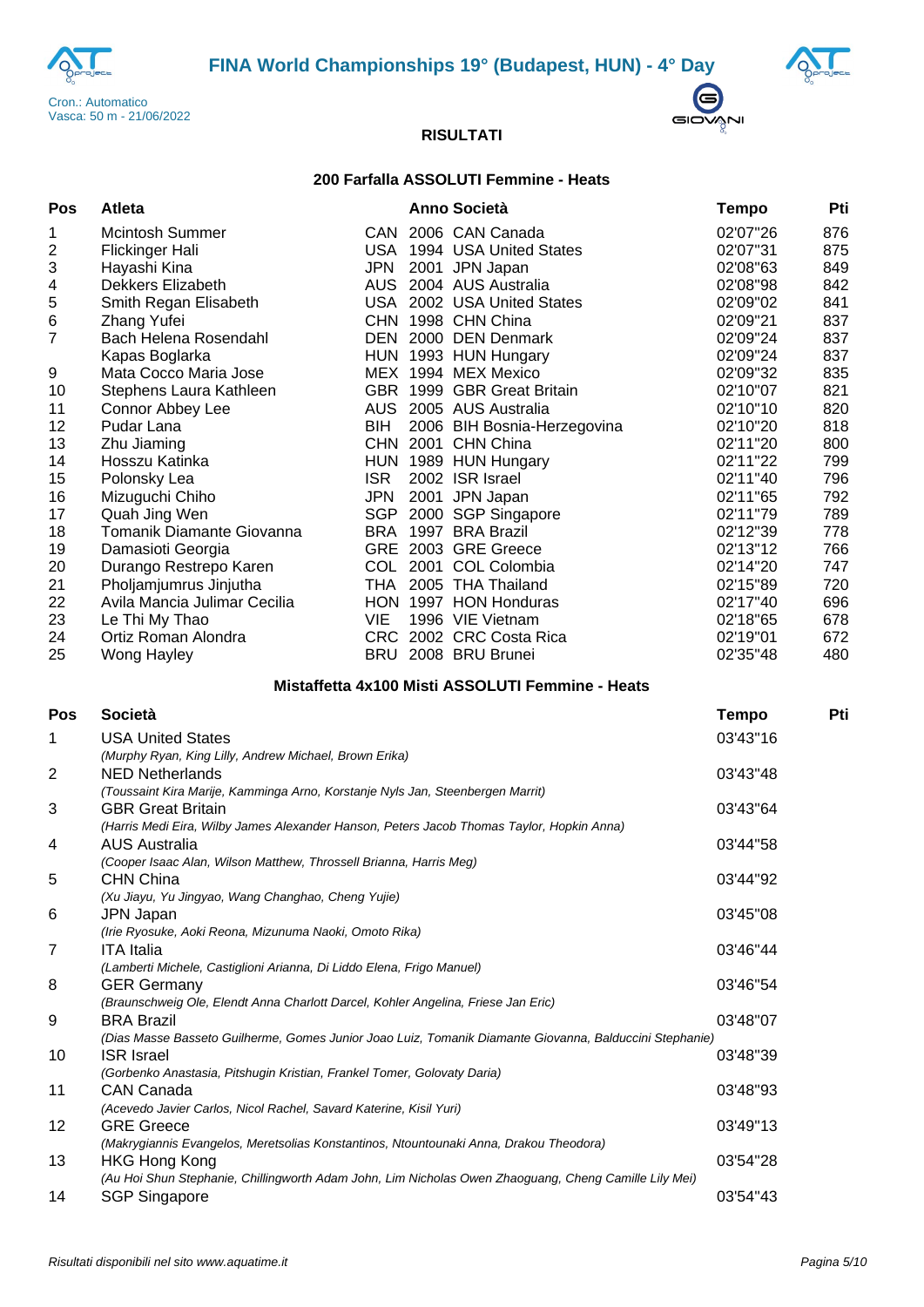# **FINA World Championships 19° (Budapest, HUN) - 4° Day**





 $\bigoplus$ GIOVANI

## **RISULTATI**

|    | (Quah Zheng Wen, Mahabir Nicholas, Sim En Yi Letitia, Lim Xiang Qi Amanda)                    |              |
|----|-----------------------------------------------------------------------------------------------|--------------|
| 15 | <b>LAT Latvia</b>                                                                             | 03'57"77     |
|    | (Feldbergs Girts, Bobrovs Daniils, Maluka Ieva, Nikitina Gabriela)                            |              |
| 16 | <b>TPE Chinese Taipei</b>                                                                     | 03'58"13     |
|    | (Chuang Mu Lun, Wang Hsing Hao, Hsu An, Huang Mei Chien)                                      |              |
| 17 | <b>SVK Slovakia</b>                                                                           | 03'58"67     |
|    | (Potocka Tamara, Trnikova Nikoleta, Halas Adam, Dusa Matej)                                   |              |
| 18 | <b>RSA Sud Africa</b>                                                                         | 04'00"65     |
|    | (Nel Olivia, Crawford Brenden, Jimmie Clayton Mark Brian, Houtman Stephanie)                  |              |
| 19 | <b>VIE Vietnam</b>                                                                            | 04'07"53     |
|    | (Nguyen Quang Thuan, Pham Thanh Bao, Le Thi My Thao, Vo Thi My Tien)                          |              |
| 20 | <b>THA Thailand</b>                                                                           | 04'09"28     |
|    | (Pholjamjumrus Jinjutha, Kaewsriyong Dulyawat, Wongcharoen Navaphat, Sunthornrangsri Yarinda) |              |
| 21 | <b>MAR Morocco</b>                                                                            | 04'10"91     |
|    | (Khiyara Lina, El Barodi Imane Houda, Boutouil Samy Ahmed, Hamouchane Souhail)                |              |
| 22 | <b>BAH Bahamas</b>                                                                            | 04'15"19     |
|    | (Taylor Lamar, Bastian Izaak, Thompson Zaylie Elizabeth, Higgs Lillian Louise)                |              |
| 23 | <b>MGL Mongolia</b>                                                                           | 04'15"32     |
|    | (Enkh Amgalan Ariuntamir, Gunsennorov Zandanbal, Batbayar Enkhkhuslen, Batbayar Enkhtamir)    |              |
| 24 | <b>SEY Seychelles</b>                                                                         | 04'19"21     |
|    | (Soukup Therese, Bachmann Simon, Bachmann Mathieu, Elizabeth Khema Kaiz Lee Rose)             |              |
| 25 | ANG Angola                                                                                    | 04'20"77     |
|    | (Gordo Salvador Vieira, Freitas Maria LopesJoao, Lima Lia Ana, Mascarenhas Henrique Silva)    |              |
| 26 | NMA Northern Mariana Islands                                                                  | 04'37"91     |
|    | (Tenorio Juhn, Batallones Maria Corazon Ayson, Akimaru Taiyo, Thompson Jinie Kim)             |              |
| 27 | <b>GUM Guam</b>                                                                               | 04'47"10     |
|    | (Ko Benjamin, Santos Keana, Lee Mia, Poppe Israel)                                            |              |
| 28 | <b>MDV Maldives</b>                                                                           | 04'58"06     |
|    | (Sausan Aishath, Ibrahim Mubal Azzam, Hussain Mohamed Aan, Ahmed Hamna)                       |              |
|    | <b>KOR Republic Of Korea</b>                                                                  | Squalificato |
|    | (Lee Juho, Choi Dongyeol, Kim Seoyeong, Jeong Soeun)                                          |              |
|    | <b>LTU Lithuania</b>                                                                          | Squalificato |
|    | (Grigaitis Erikas, Teterevkova Kotryna, Margevicius Deividas, Meilutyte Ruta)                 |              |
|    | <b>EST Estonia</b>                                                                            | Squalificato |
|    | (Lelle Armin Evert, Jefimova Eneli, Ahtiainen Alex, Gold Aleksa)                              |              |

## **800 Stile Libero ASSOLUTI Maschi - Final**

| Pos            | Atleta                     |            | <b>Anno Società</b>        | Tempo    | Pti |
|----------------|----------------------------|------------|----------------------------|----------|-----|
| $\overline{1}$ | Finke Robert Bobby         |            | USA 1999 USA United States | 07'39"36 | 953 |
| $\overline{2}$ | <b>Wellbrock Florian</b>   |            | GER 1997 GER Germany       | 07'39"63 | 951 |
| 3              | Romanchuk Mykhailo         |            | UKR 1996 UKR Ukraine       | 07'40"05 | 949 |
| 4              | Paltrinieri Gregorio       | ITA.       | 1994 ITA Italia            | 07'41"19 | 942 |
| 5              | Pereira Da Costa Guilherme |            | BRA 1998 BRA Brazil        | 07'45"48 | 916 |
| 6              | Detti Gabriele             | <b>ITA</b> | 1994 ITA Italia            | 07'47"75 | 903 |
| $\overline{7}$ | Joly Damien                |            | FRA 1992 FRA France        | 07'48"10 | 901 |
| 8              | <b>Wiffen Daniel</b>       | IRL        | 2001 IRL Ireland           | 07'50"63 | 886 |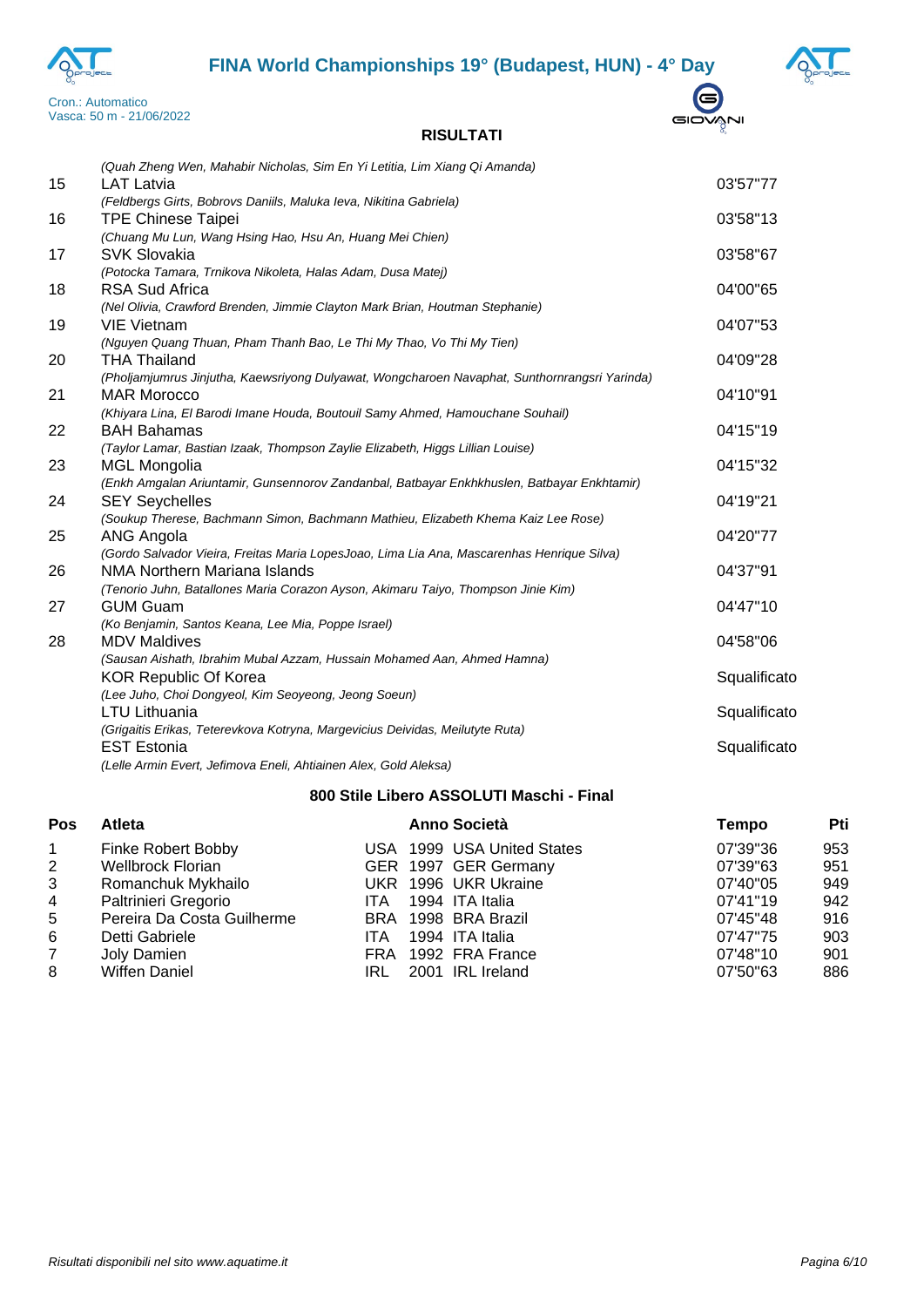





#### **200 Stile Libero ASSOLUTI Femmine - Final**

| <b>Pos</b>     | Atleta                       |  | <b>Anno Società</b>        | Tempo    | Pti |
|----------------|------------------------------|--|----------------------------|----------|-----|
| $\mathbf{1}$   | Yang Junxuan                 |  | CHN 2002 CHN China         | 01'54"92 | 950 |
| 2              | O'Callaghan Mollie           |  | AUS 2004 AUS Australia     | 01'55"22 | 942 |
| 3              | Tang Muhan                   |  | CHN 2003 CHN China         | 01'56"25 | 917 |
| $\overline{4}$ | Anderson Freya Ann Alexandra |  | GBR 2001 GBR Great Britain | 01'56"61 | 909 |
| 5              | <b>Wilson Madison</b>        |  | AUS 1994 AUS Australia     | 01'56"85 | 903 |
| 6              | <b>Ruck Taylor</b>           |  | CAN 2000 CAN Canada        | 01'57"24 | 894 |
|                | <b>Bonnet Charlotte</b>      |  | FRA 1995 FRA France        | 01'57"24 | 894 |
| 8              | Gose Isabel Marie            |  | GER 2002 GER Germany       | 01'57"38 | 891 |

## **100 Stile Libero ASSOLUTI Maschi - Semifinals**

| <b>Pos</b> | <b>Atleta</b>                |            | <b>Anno Società</b>            | Tempo    | Pti |
|------------|------------------------------|------------|--------------------------------|----------|-----|
| 1          | Popovici David               |            | ROU 2004 ROU Romania           | 00'47"13 | 986 |
| 2          | <b>Grousset Maxime</b>       |            | FRA 1999 FRA France            | 00'47"54 | 960 |
| 3          | Liendo Edwards Joshua Ismael |            | CAN 2002 CAN Canada            | 00'47"55 | 960 |
| 4          | <b>Burras Lewis Edward</b>   |            | GBR 2000 GBR Great Britain     | 00'47"63 | 955 |
| 5          | Miressi Alessandro           | ITA.       | 1998 ITA Italia                | 00'47"89 | 939 |
| 6          | <b>Curry Brooks</b>          |            | USA 2001 USA United States     | 00'47"90 | 939 |
| 7          | Nemeth Nandor                |            | HUN 1999 HUN Hungary           | 00'47"96 | 935 |
|            | Zazzeri Lorenzo              | ITA.       | 1994 ITA Italia                | 00'47"96 | 935 |
| 9          | Barna Andrej                 | <b>SRB</b> | 1998 SRB Serbia                | 00'47"97 | 935 |
| 10         | Hwang Sunwoo                 |            | KOR 2003 KOR Republic Of Korea | 00'48"08 | 928 |
| 11         | Whittle Jacob Henry          |            | GBR 2004 GBR Great Britain     | 00'48"19 | 922 |
|            | Szabo Szebasztian            |            | HUN 1996 HUN Hungary           | 00'48"19 | 922 |
| 13         | Carter Dylan                 | TTO .      | 1996 TRI Trinidad & Tobago     | 00'48"30 | 916 |
| 14         | <b>Schreuders Mikel</b>      | ARU        | 1998 ARU Aruba                 | 00'48"73 | 892 |
| 15         | Gaziev Ruslan                |            | CAN 1999 CAN Canada            | 00'49"00 | 877 |

#### **50 Dorso ASSOLUTI Femmine - Semifinals**

| Pos          | <b>Atleta</b>                   |            | <b>Anno Società</b>            | Tempo    | Pti |
|--------------|---------------------------------|------------|--------------------------------|----------|-----|
| $\mathbf{1}$ | Masse Kylie Jacqueline          |            | CAN 1996 CAN Canada            | 00'27"22 | 973 |
| 2            | Smith Regan Elisabeth           |            | USA 2002 USA United States     | 00'27"29 | 966 |
|              | Pigree Analia                   | FRA        | 2001 FRA France                | 00'27"29 | 966 |
| 4            | Wilm Ingrid K                   | CAN        | 1998 CAN Canada                | 00'27"39 | 955 |
| 5            | <b>Berkoff Katharine France</b> |            | USA 2001 USA United States     | 00'27"40 | 954 |
| 6            | Mckeown Kaylee Rochelle         |            | AUS 2001 AUS Australia         | 00'27"58 | 936 |
| 7            | <b>Toussaint Kira Marije</b>    | NED.       | 1994 NED Netherlands           | 00'27"69 | 925 |
| 8            | Harris Medi Eira                |            | GBR 2002 GBR Great Britain     | 00'27"72 | 922 |
|              | Scalia Silvia                   | ITA        | 1995 ITA Italia                | 00'27"72 | 922 |
| 10           | De Waard Maaike Anna C.         | NED.       | 1996 NED Netherlands           | 00'27"77 | 917 |
| 11           | Chen Jie                        |            | CHN 1995 CHN China             | 00'27"83 | 911 |
| 12           | Drakou Theodora                 | GRE        | 1992 GRE Greece                | 00'27"99 | 895 |
|              | Jallow Mimosa                   | <b>FIN</b> | 1994 FIN Finland               | 00'27"99 | 895 |
| 14           | Peda Paulina                    | POL.       | 1998 POL Polonia               | 00'28"11 | 884 |
| 15           | Lee Eunji                       |            | KOR 2006 KOR Republic Of Korea | 00'28"26 | 870 |
| 16           | Kubova Baumrtova Simona         |            | CZE 1991 CZE Czech Republic    | 00'28"35 | 861 |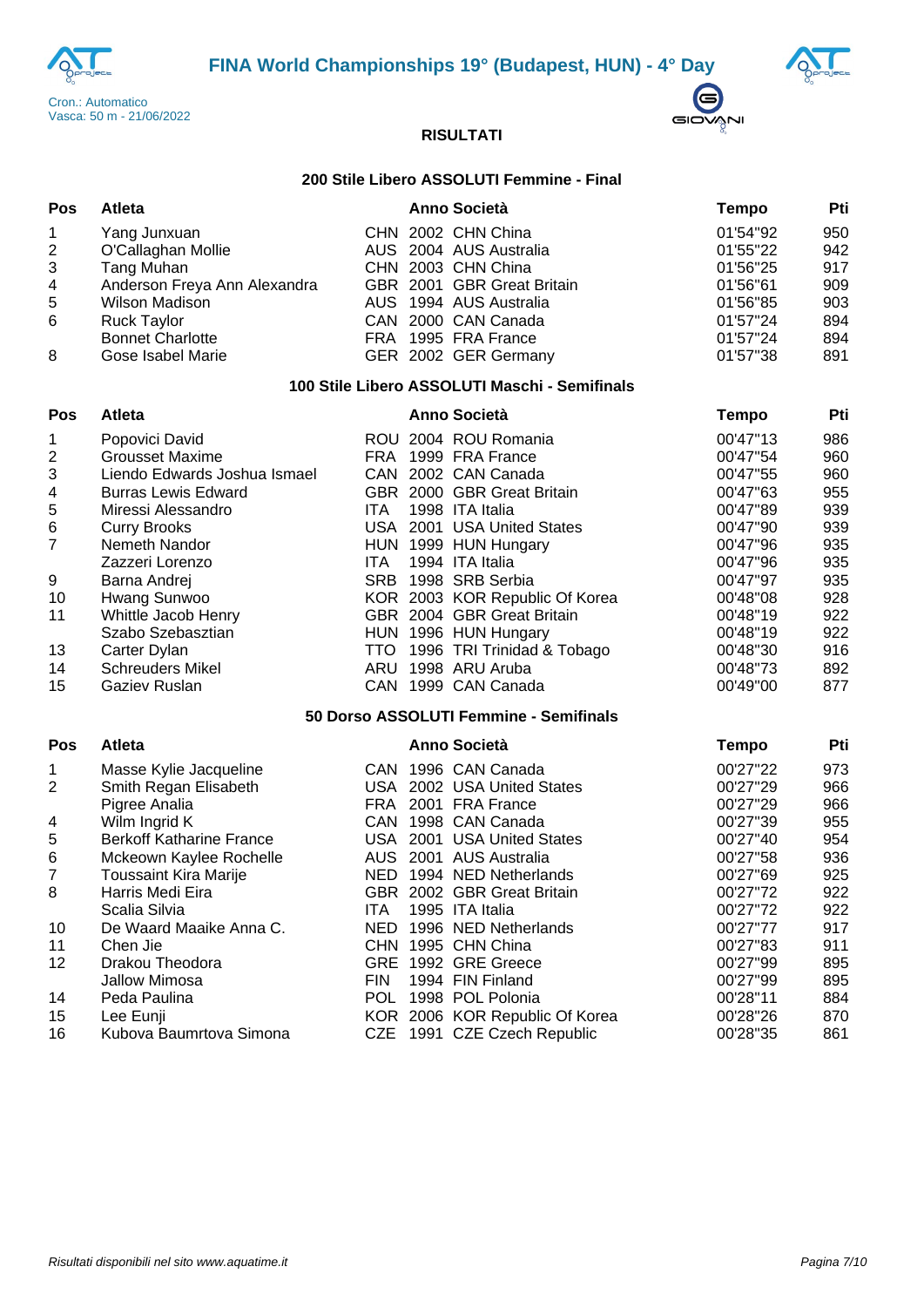





#### **200 Farfalla ASSOLUTI Maschi - Final**

| Pos            | Atleta                  |     | <b>Anno Società</b>        | Tempo    | Pti  |
|----------------|-------------------------|-----|----------------------------|----------|------|
| $\overline{1}$ | <b>Milak Kristof</b>    |     | HUN 2000 HUN Hungary       | 01'50"34 | 1010 |
| 2              | Marchand Leon           |     | FRA 2002 FRA France        | 01'53"37 | 931  |
| 3              | Honda Tomoru            |     | JPN 2001 JPN Japan         | 01'53"61 | 925  |
| $\overline{4}$ | Ponti Noe'              | SUI | 2001 SUI Switzerland       | 01'54"29 | 909  |
| 5              | Urlando Gianluca        |     | USA 2002 USA United States | 01'54"92 | 894  |
| 6              | Kenderesi Tamas         |     | HUN 1996 HUN Hungary       | 01'55"20 | 888  |
| $\overline{7}$ | Razzetti Alberto        | ITA | 1999 ITA Italia            | 01'55"52 | 880  |
| 8              | <b>Guy James George</b> |     | GBR 1995 GBR Great Britain | 01'55"54 | 880  |

#### **50 Rana ASSOLUTI Maschi - Final**

| <b>Pos</b>     | <b>Atleta</b>                |      | <b>Anno Società</b>        | Tempo    | Pti |
|----------------|------------------------------|------|----------------------------|----------|-----|
| $\overline{1}$ | <b>Fink Nicolas</b>          |      | USA 1993 USA United States | 00'26"45 | 944 |
| $\overline{2}$ | Martinenghi Nicolo'          | ITA. | 1999 ITA Italia            | 00'26"48 | 941 |
| 3              | Andrew Michael               |      | USA 1999 USA United States | 00'26"72 | 916 |
| $\overline{4}$ | Reitshammer Bernhard         |      | AUT 1994 AUT Austria       | 00'26"94 | 893 |
| -5             | Cerasuolo Simone             | ITA. | 2003 ITA Italia            | 00'26"98 | 889 |
| 6              | Matzerath Lucas Joachim      |      | GER 2000 GER Germany       | 00'27"10 | 878 |
| 7              | Yan Zibei                    |      | CHN 1995 CHN China         | 00'27"18 | 870 |
| 8              | Alves Franca Da Silva Felipe |      | BRA 1987 BRA Brazil        | 00'27"42 | 847 |

#### **200 Farfalla ASSOLUTI Femmine - Semifinals**

#### **Pos Atleta Anno Società Tempo Pti** Mcintosh Summer CAN 2006 CAN Canada 02'05''79 908 Flickinger Hali USA 1994 USA United States 02'05''90 905 Smith Regan Elisabeth USA 2002 USA United States 02'07''13 879 Pudar Lana BIH 2006 BIH Bosnia-Herzegovina 02'07''58 870 Zhang Yufei CHN 1998 CHN China 02'07''76 866 Dekkers Elizabeth AUS 2004 AUS Australia 02'07''77 866 Bach Helena Rosendahl DEN 2000 DEN Denmark 02'07''82 865 8 Kapas Boglarka HUN 1993 HUN Hungary 02'07"89 864 Hayashi Kina JPN 2001 JPN Japan 02'08''32 855 Stephens Laura Kathleen GBR 1999 GBR Great Britain 02'08''47 852 Mata Cocco Maria Jose MEX 1994 MEX Mexico 02'09''78 826 12 Connor Abbey Lee AUS 2005 AUS Australia 02'09"88 824 13 Hosszu Katinka **HUN 1989 HUN Hungary** 13 602'10"64 810 14 Zhu Jiaming CHN 2001 CHN China 1 02'11"19 800 15 Polonsky Lea ISR 2002 ISR Israel 02'11"31 798 Mizuguchi Chiho JPN 2001 JPN Japan 02'12''54 776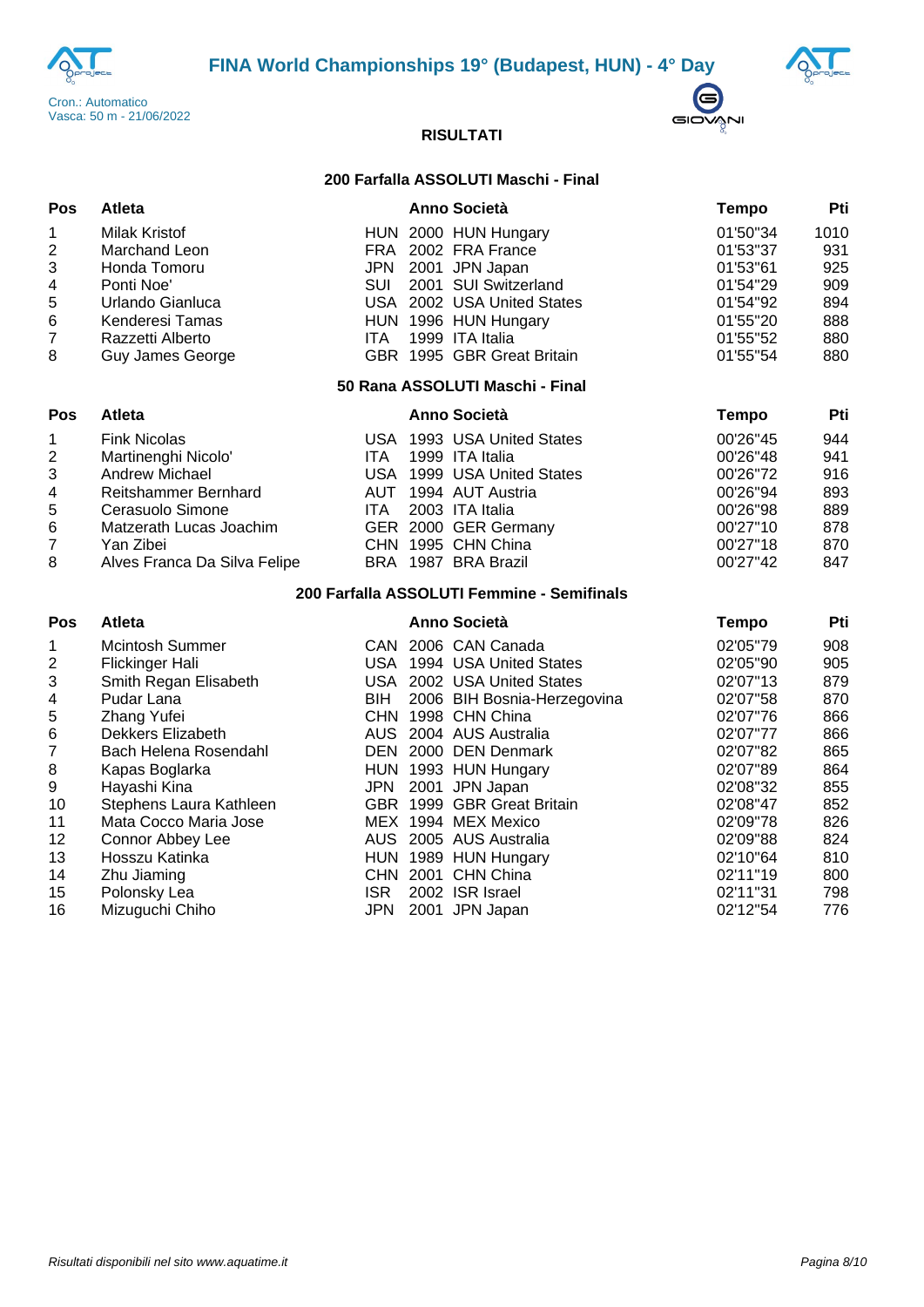





## **200 Misti ASSOLUTI Maschi - Semifinals**

| Pos                                                                                                                                 | <b>Atleta</b>                                                                                                                                                                                                                                                                                                                  |                                                                                  |  | <b>Anno Società</b>                                                                                                                                                                                                                                                                                                                                                | <b>Tempo</b>                                                                                                                                                                     | Pti                                                                                                   |
|-------------------------------------------------------------------------------------------------------------------------------------|--------------------------------------------------------------------------------------------------------------------------------------------------------------------------------------------------------------------------------------------------------------------------------------------------------------------------------|----------------------------------------------------------------------------------|--|--------------------------------------------------------------------------------------------------------------------------------------------------------------------------------------------------------------------------------------------------------------------------------------------------------------------------------------------------------------------|----------------------------------------------------------------------------------------------------------------------------------------------------------------------------------|-------------------------------------------------------------------------------------------------------|
| 1<br>$\overline{2}$<br>$\ensuremath{\mathsf{3}}$<br>4<br>5<br>$\,6$<br>$\overline{7}$<br>8<br>9<br>10<br>11<br>12<br>13<br>14<br>15 | Marchand Leon<br><b>Foster Carson</b><br>Seto Daiya<br><b>Kalisz Chase</b><br>Kos Hubert Bela<br>Dean Tom<br><b>Clareburt Lewis</b><br><b>Sates Matthew</b><br>Polonsky Ron<br>Razzetti Alberto<br>Desplanches Jeremy Marc Geroges<br>Gonzalez De Oliveira Hugo<br>Cohen Groumi Gal<br>Lee Se Bom<br><b>Torok Dominik Mark</b> | <b>JPN</b><br>NZL<br><b>ISR</b><br><b>ITA</b><br>SUI<br><b>ESP</b><br><b>ISR</b> |  | FRA 2002 FRA France<br>USA 2001 USA United States<br>1994 JPN Japan<br>USA 1994 USA United States<br>HUN 2003 HUN Hungary<br>GBR 2000 GBR Great Britain<br>1999 NZL Nuova Zelanda<br>RSA 2003 RSA Sud Africa<br>2001 ISR Israel<br>1999 ITA Italia<br>1994 SUI Switzerland<br>1999 ESP Spagna<br>2002 ISR Israel<br>AUS 2001 AUS Australia<br>HUN 2002 HUN Hungary | 01'55"75<br>01'56"44<br>01'56"74<br>01'56"76<br>01'57"23<br>01'57"38<br>01'57"63<br>01'57"74<br>01'57"99<br>01'58"02<br>01'58"31<br>01'58"41<br>01'59"67<br>02'00"11<br>02'00"71 | 955<br>938<br>931<br>930<br>919<br>916<br>910<br>907<br>901<br>901<br>894<br>892<br>864<br>855<br>842 |
| 16                                                                                                                                  | Wang Shun                                                                                                                                                                                                                                                                                                                      |                                                                                  |  | CHN 1994 CHN China                                                                                                                                                                                                                                                                                                                                                 | 02'01"35                                                                                                                                                                         | 829                                                                                                   |
|                                                                                                                                     |                                                                                                                                                                                                                                                                                                                                |                                                                                  |  | Mistaffetta 4x100 Misti ASSOLUTI Femmine - Final                                                                                                                                                                                                                                                                                                                   |                                                                                                                                                                                  |                                                                                                       |
| <b>Pos</b>                                                                                                                          | <b>Società</b>                                                                                                                                                                                                                                                                                                                 |                                                                                  |  |                                                                                                                                                                                                                                                                                                                                                                    | <b>Tempo</b>                                                                                                                                                                     | Pti                                                                                                   |
| 1                                                                                                                                   | <b>USA United States</b><br>(Armstrong Hunter Joseph, Fink Nicolas, Huske Torri, Curzan Claire)                                                                                                                                                                                                                                |                                                                                  |  |                                                                                                                                                                                                                                                                                                                                                                    | 03'38"79                                                                                                                                                                         |                                                                                                       |
| $\overline{2}$                                                                                                                      | <b>AUS Australia</b><br>(Mckeown Kaylee Rochelle, Stubblety Cook Zac, Temple Matthew, Jack Shayna)                                                                                                                                                                                                                             |                                                                                  |  |                                                                                                                                                                                                                                                                                                                                                                    |                                                                                                                                                                                  |                                                                                                       |
| 3                                                                                                                                   | <b>NED Netherlands</b><br>(Toussaint Kira Marije, Kamminga Arno, Korstanje Nyls Jan, Steenbergen Marrit)                                                                                                                                                                                                                       | 03'41"54                                                                         |  |                                                                                                                                                                                                                                                                                                                                                                    |                                                                                                                                                                                  |                                                                                                       |
| 4                                                                                                                                   | <b>GBR Great Britain</b><br>(Harris Medi Eira, Wilby James Alexander Hanson, Guy James George, Anderson Freya Ann Alexandra)                                                                                                                                                                                                   | 03'41"65                                                                         |  |                                                                                                                                                                                                                                                                                                                                                                    |                                                                                                                                                                                  |                                                                                                       |
| 5                                                                                                                                   | <b>ITA Italia</b><br>(Ceccon Thomas, Martinenghi Nicolo', Di Liddo Elena, Di Pietro Silvia)                                                                                                                                                                                                                                    | 03'41"67<br>03'43"55                                                             |  |                                                                                                                                                                                                                                                                                                                                                                    |                                                                                                                                                                                  |                                                                                                       |
| 6                                                                                                                                   | <b>CHN China</b><br>(Xu Jiayu, Yan Zibei, Zhang Yufei, Cheng Yujie)                                                                                                                                                                                                                                                            |                                                                                  |  |                                                                                                                                                                                                                                                                                                                                                                    |                                                                                                                                                                                  |                                                                                                       |
| $\overline{7}$                                                                                                                      | <b>JPN Japan</b><br>(Irie Ryosuke, Aoki Reona, Mizunuma Naoki, Omoto Rika)                                                                                                                                                                                                                                                     |                                                                                  |  |                                                                                                                                                                                                                                                                                                                                                                    |                                                                                                                                                                                  |                                                                                                       |
| 8                                                                                                                                   | <b>GER Germany</b><br>(Braunschweig Ole, Elendt Anna Charlott Darcel, Kohler Angelina, Miroslaw Rafael Gentrit)                                                                                                                                                                                                                |                                                                                  |  |                                                                                                                                                                                                                                                                                                                                                                    | 03'46"64                                                                                                                                                                         |                                                                                                       |
|                                                                                                                                     |                                                                                                                                                                                                                                                                                                                                |                                                                                  |  |                                                                                                                                                                                                                                                                                                                                                                    |                                                                                                                                                                                  |                                                                                                       |

## **100 Stile Libero ASSOLUTI Maschi - Swim-Off**

| <b>Pos</b> | Atleta                           | Anno Società                                | Tempo                | Pti        |
|------------|----------------------------------|---------------------------------------------|----------------------|------------|
|            | Nemeth Nandor<br>Zazzeri Lorenzo | HUN 1999 HUN Hungary<br>ITA 1994 ITA Italia | 00'47"69<br>00'48"04 | 951<br>931 |